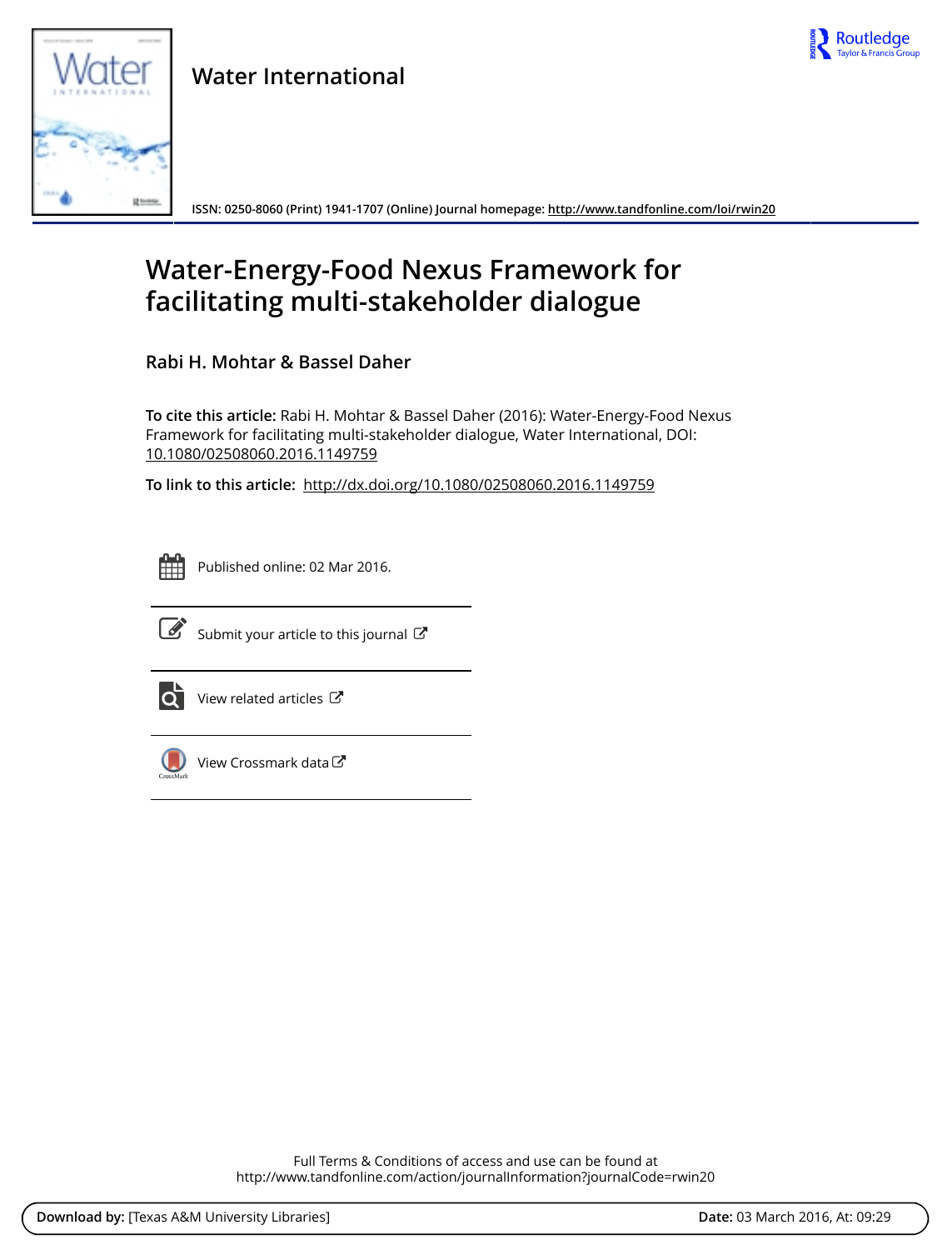#### **COMMENTARY**

# Water-Energy-Food Nexus Framework for facilitating multi-stakeholder dialogue

Ra[b](#page-1-1)i H. Mohtar<sup>a</sup> and Bassel Daher<sup>b</sup>

<span id="page-1-1"></span><span id="page-1-0"></span><sup>a</sup>Biological and Agricultural Engineering Department and Zachry Department of Civil Engineering, Texas A&M University, College Station, USA; <sup>b</sup>Biological and Agricultural Engineering Department, Texas A&M University, College Station, USA

ARTICLE HISTORY Received 18 September 2015; Accepted 31 January 2016

## Introduction

Water, energy and food are deeply interlinked resources. Food and energy production require over 90% of our global water resources. In this time of climate change and rapid population growth, water is increasingly the limiting factor for economic development and future security of both energy and food. Present policy making often lacks the necessary mechanisms to incorporate the interlinkages between water, energy and food. The different institutions governing resource allocation often do not communicate with one another, creating a lack of integrated planning, allocation and management of these key resources. Although the scientific community has made serious efforts to identify and quantify the interlinkages between resource systems, there continues to be a wide gap between science and policy making in effectively communicating those findings for proper incorporation in planning agendas. This science-to-policy gap could be reduced through improved exchange and the integration of scientific data and policy considerations into inclusive tools that address policy objectives and are technically viable from the perspective of sustainable resource utilization.

<span id="page-1-3"></span><span id="page-1-2"></span>Global debates have placed economic security, in which water, energy and food security are the main constituent pillars, on a par with physical security threats, such as terrorism and disease. Water, energy and food security are high on the agendas of global think tanks – identified as critical, interconnected risks that need to be addressed. The InterAction Council (Axworthy & Adeel, [2014](#page-7-0)) identified the water-energy-food nexus as one of the major risks facing our global community, alongside religious divides and nuclear proliferation. Moreover, Global Risk reports from 2007 through 2015 (World Economic Forum, [2015\)](#page-7-1) highlight food crises, water scarcity and energy shocks among the top five risks to the modern world in terms of likelihood and impact. Awareness of the volume of present and expected challenges has grown in multiple circles, including academic, policy, business, and civil society. Nevertheless, the tools and mechanisms to ensure that these challenges are properly addressed have yet to be developed.

CONTACT Rabi H. Mohtar <sup>2</sup> mohtar@tamu.edu **■** Biological and Agricultural Engineering Department and Zachry Department of Civil Engineering, Texas A&M University, College Station, USA

© 2016 International Water Resources Association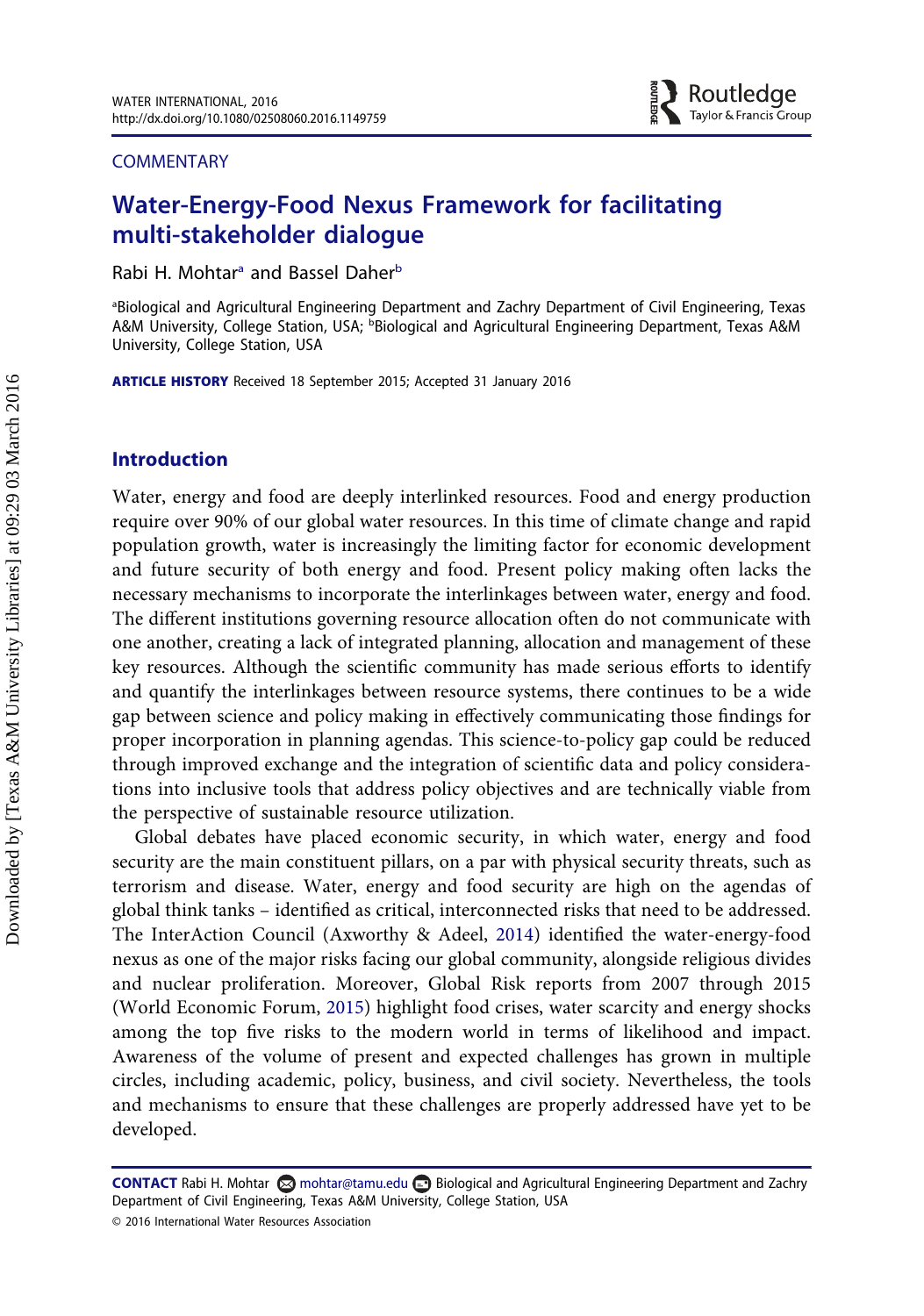#### 2  $\left(\rightarrow\right)$  R. H. MOHTAR AND B. DAHER

In general, policy and decision makers lack access to a set of comprehensive tools that:

- are inclusive of all stakeholders and correspond to the multi-scale nature of the nexus, from local to regional, national, or global
- are able to define and quantify the interconnectivity between water, energy and food resources
- include integrative and holistic management strategies to plan for future allocation of these resources.

# The Water-Energy-Food Nexus Framework for integrated science– stakeholders dialogue

This commentary introduces an integrated framework for an inclusive dialogue, catalyzed by science. It includes a knowledge-based analytical platform, cites examples of tools that can be useful for that analytical platform, and identifies the stakeholders who will participate in the dialogue that enables an effective governance of the nexus. The main elements of the integrated Water-Energy-Food (WEF) Nexus Framework [\(Figure 1\)](#page-2-0) are:

- 1. WEF nexus analytics platform. This includes the analytics that allow quantification of the interlinkages and identification of the trade-offs, at specific hotspots, resulting from different policy decisions or actions related to any of the interconnected resource systems. A WEF Nexus hotspot could be defined as a vulnerable sector or region at a defined scale, facing stresses in one or more of its resource systems due to resource allocation at odds with the interconnected nature of food, energy, and water resources. The analytics help identify existing and projected resource hot spots which need to be understood and accounted for in future planning. The analytics provide the science-based knowledge platform to inform the dialogue.
- 2. Supply chain dialogue. One part of the dialogue is dominated by the private sector, businesses and industry in which trade and commodity movement occurs. It



<span id="page-2-0"></span>Figure 1. A resource nexus framework, demonstrating the dynamics of three communities: scientific/analytical, private sector / supply chain, and political economy / policy.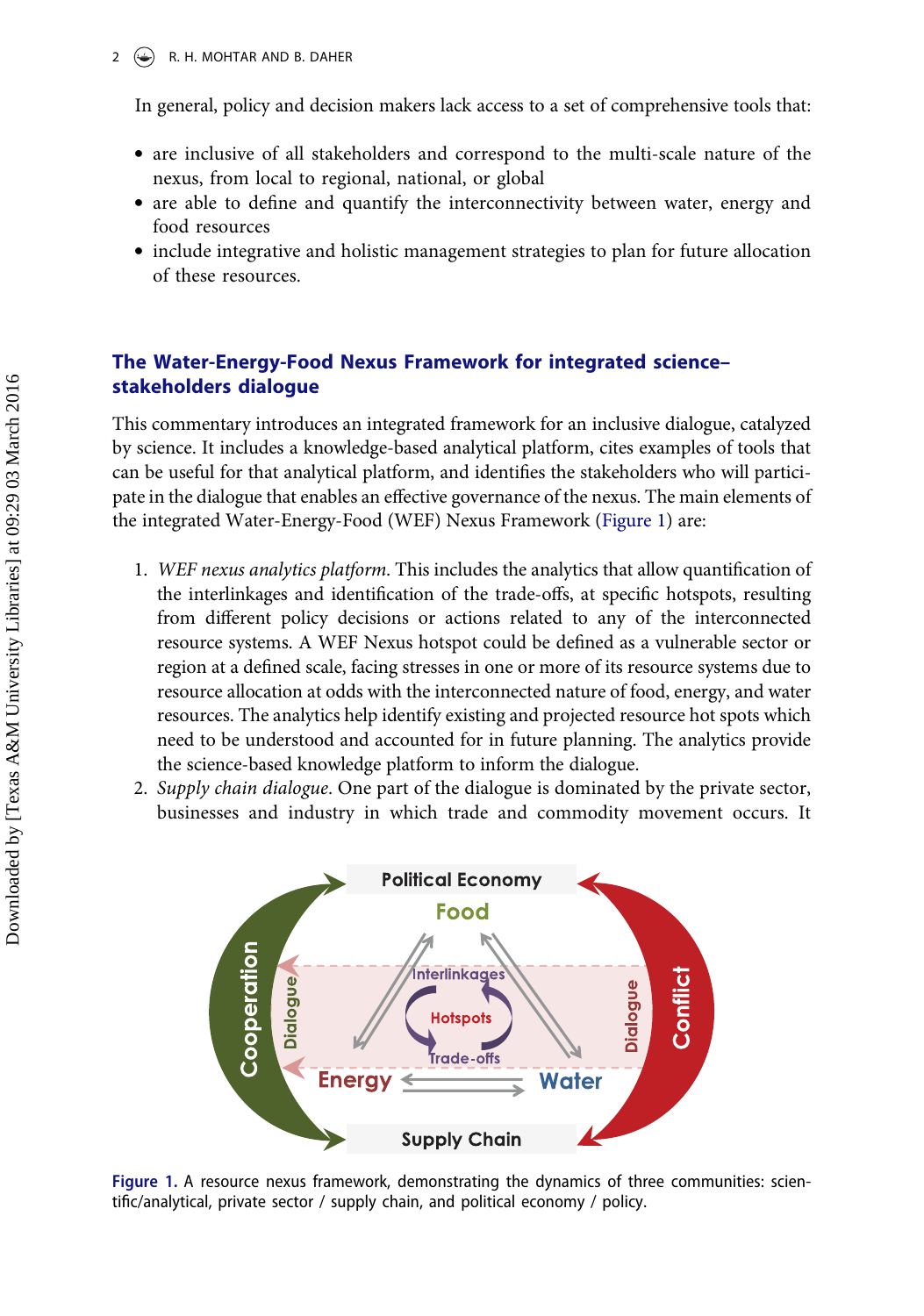involves addressing the efficiencies and management of the different stages of the supply chain and strives to meet the greatest number of demands with the fewest unintended consequences for the interconnected systems. Another part of the supply chain dialogue includes consumers and their choices, which have a direct effect on how, what and where suppliers choose to produce.

3. Political economy dialogue. This is one that occurs in policy-making circles with businesses on one side and society on another. It is mostly driven by regulation and incentives. It is a result of weighing the trade-offs of different policy options, which reflect future goals and projections, and developing current policy debate and framework.

The WEF Nexus Framework, governed by the science and data tools that must be developed to quantify the interlinkages between the sectors of water, energy and food, allows us to accomplish several goals:

- identify existing and potential resource hotspots at multiple scales
- account for expected trade-offs in resource allocation strategy choices
- inform important dialogue at the policy level dialogue which identifies and clarifies existing synergistic opportunities for cooperation
- account for allocation of resources throughout the supply chain.

The WEF nexus analytics platform allows the informed basis for the subsequent dialogues between the supply chain and the consumer, comprising the policy dialogue. Depending upon the specific stage of the dialogue at hand, these will have different dominant stakeholders, drivers and motivations. However, the goal in each case is to move the dialogue from a state of conflict towards one of cooperation informed by the platform (science driven by data and analysis). This process should be demand-driven and should focus on the key players to effectively define the problem, create the debate parameters, and become the engine of implementation for the outcomes of the process.

<span id="page-3-0"></span>The WEF nexus analytics platform does not replace but rather builds upon integrated water resource management, energy efficiency and water productivity for food production (Mohtar, [2015\)](#page-7-2). It provides a levelling field that makes possible an all-inclusive dialogue that is not sector-centric (i.e. not singularly water or energy or food centric).

[Figure 2](#page-4-0) represents different key players (stakeholders) that have a role in determining the levels of existing and projected stresses between resource systems, and who in turn are also able to reduce those pressures through cooperation:

- Society (consumption/demand) is the source of demand for goods and services. Demand patterns take shape based on population size, social breakdown, preferences and needs. This societal demand in turn activates a second set of resourceconsuming supply chains. NGOs, think tanks, and civil society organizations are also part of society, and play a role in pushing its views into the discussion agenda.
- Business (supply chain) responds to societal demands by activating the supply chain and managing demand for critical resource systems.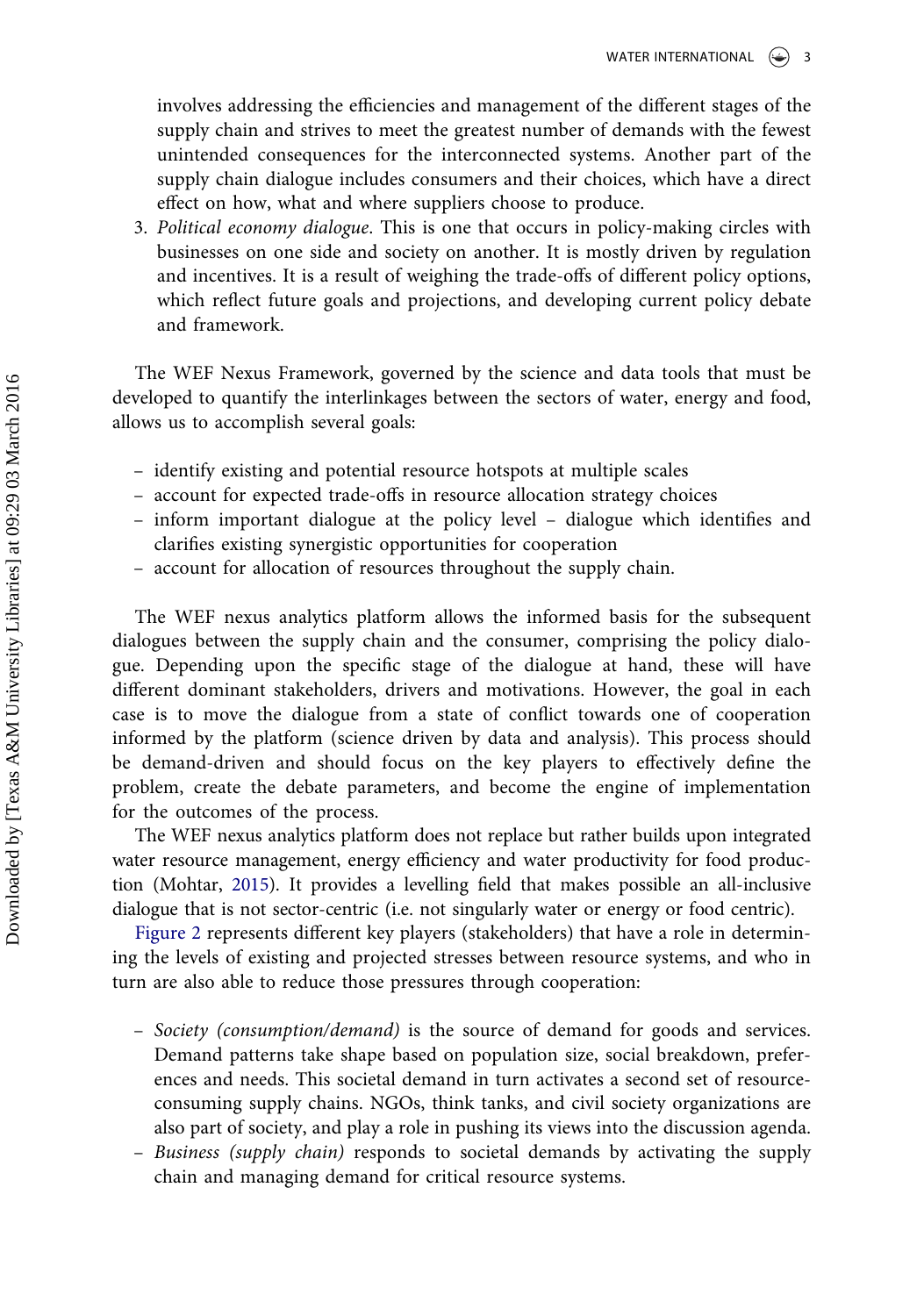

<span id="page-4-0"></span>Figure 2. Water-Energy-Food Nexus Framework: the key players.

– Government (policy/regulation) uses incentives and regulation to shape the preferences and availability of resources to both society and business.

All these players become stakeholders who contribute to the nexus dialogue. The interactions among them lead to the development of new trends, which in turn need to be assessed using the nexus analytics platform to create adapted feedback that either reinforces existing trends, if deemed sustainable, or suggests ways of curbing those trends in the event that they are deemed unsustainable. Such dialogues would play a key role in highlighting bottlenecks and risks, thus getting them placed high on decision-making agendas at different scales. These stakeholders play an important role in activating the analytics platform discussion. It should be noted that the outcomes (choices) of a given dialogue may be influenced by the conveners of that dialogue, but the data will be the same regardless.

#### Nexus governance

Governance of the water-energy-food nexus is complex and relatively under-studied. The complexity results from the need to respond to the scale at which resources are governed, while simultaneously acknowledging the uneven distribution of power among the key players and decision-making focal points. In an effort to respond to the need for integrative governance of the water, energy and food resource systems, some governments have combined resource ministries. However, even when merged, many of those ministries continue to have very separate protocols for each of the silos, thus perpetuating the same challenges and begging the question of how we should move forward in governing these tightly interlinked systems so urgently in need of integrative policies to minimize unintended future consequences. This also leaves unaddressed the challenge of how to transition from short-term reactive tactics to long-term preventive, integrative and synergistic strategies.

The best option for integrative policy may not be dissolution of existing centres of decision making for each of the resource systems or their incorporation into a single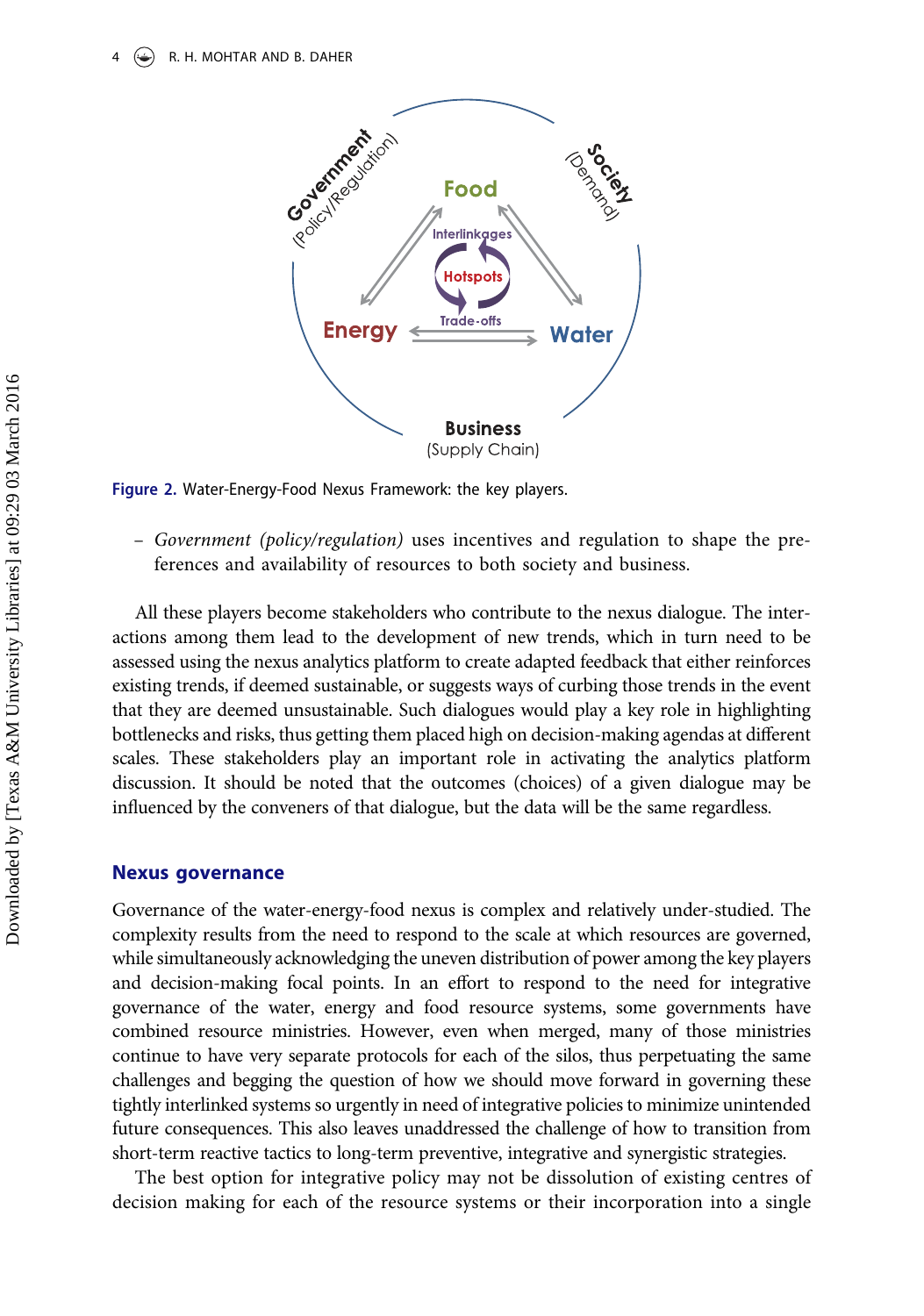

<span id="page-5-0"></span>Figure 3. Cross-cutting governance.

body that takes care of integrative policy. A more pragmatic, sustainable option lies in having strong disciplinary pillars that are supported by the necessary cross-cutting mechanisms and protocols ([Figure 3](#page-5-0)). These mechanisms would catalyze integration in the decision-making processes and allow the presence of a cross-sectoral platform that facilitates clarity in the identification of trade-offs between the interconnected resources. The resulting integrative policies would impact both the players, and the analytics developed by the scientific community – fine tuning, if you will, in a manner that allows policy revision and assessment in response to newly evolving situations.

### Sample of existing tools

Decision makers need tools that identify trade-offs between nexus components in order to support the development of effective, integrative resource allocation strategies. Multiple tools are currently available and under continuous development to better address this challenge. Available tools include the following.

- 1. WEAP. The Water Evaluation and Planning system is a user-friendly software tool developed by the US Centre of the Stockholm Environment Institute. It uses an integrated approach to water resources planning with the goal of incorporating the issues into a practical, yet robust, tool for integrated water resources planning (Yates, Sieber, Purkey, & Huber-Lee, [2005](#page-7-3)).
- <span id="page-5-3"></span>2. LEAP. The Long-range Energy Alternatives Planning system is a widely used software tool for energy policy analysis and climate change mitigation assessment, also developed by the Stockholm Environment Institute (SEI, [2013](#page-7-4)).
- <span id="page-5-2"></span>3. MuSIASEM. Multi-Scale Integrated Analysis of Societal and Ecosystem Metabolism analyzes the nexus between energy, food and water, considering heterogeneous factors such as population dynamics, greenhouse gas emissions and land-use changes to characterize the metabolic pattern of social systems (Giampietro, Mayumi, & Ramos-Martin, [2008\)](#page-7-5).
- <span id="page-5-1"></span>4. CLEWS. The Climate, Land, Energy and Water Strategies tool investigates interconnections between resource sectors and identifies the effects that changes in one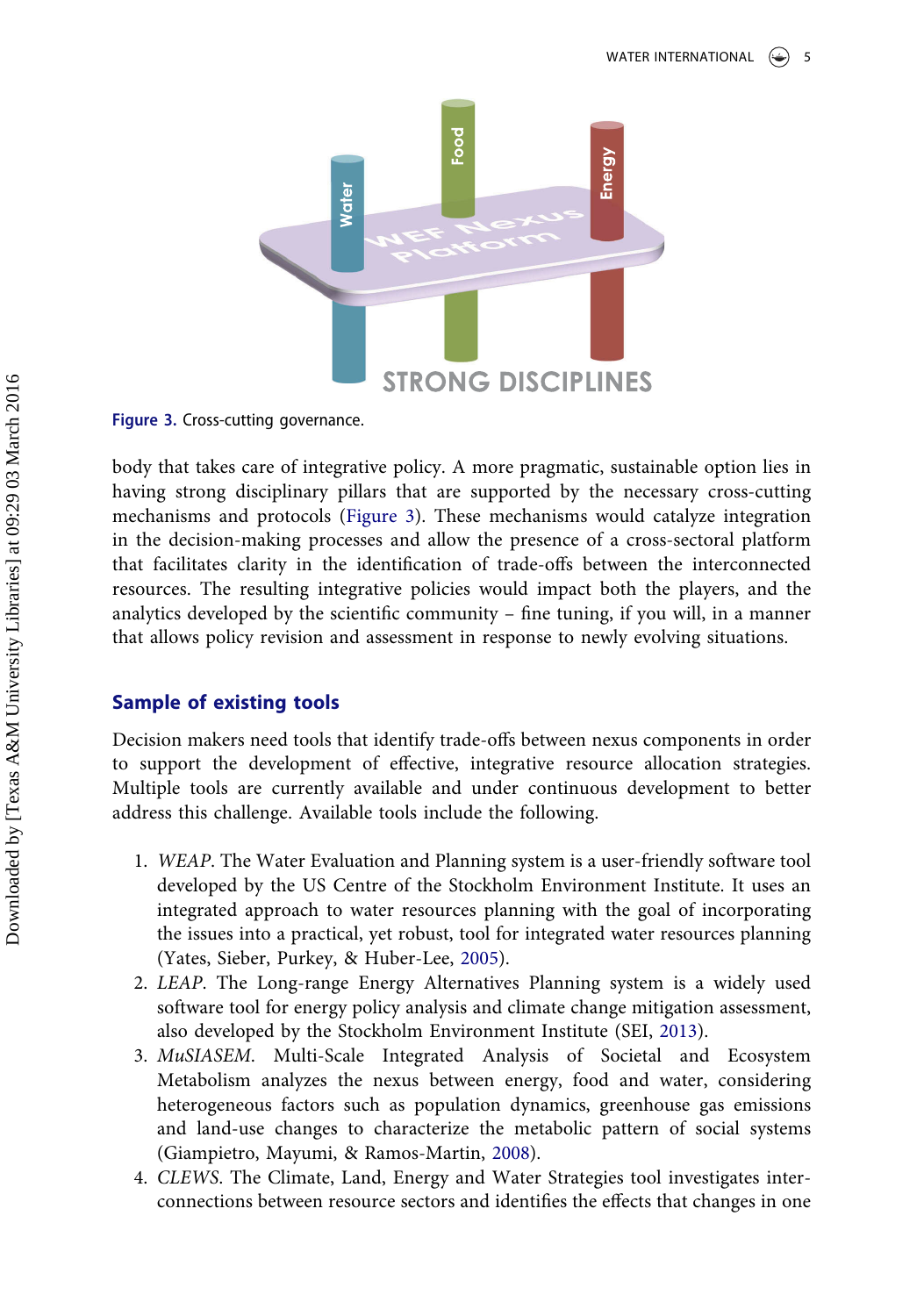#### $6 \quad \circledast$  R. H. MOHTAR AND B. DAHER

sector might have upon another sector. CLEWS also provides insights regarding trade-offs between different natural resources and highlights synergistic solutions while providing policy-relevant information (Howells et al., [2013](#page-7-6)).

<span id="page-6-2"></span>5. The WEF Nexus Tool 2.0 identifies the interlinkages among energy, water and food systems at multiple levels (international, national, regional, watershed, etc.) and provides sustainable resource management strategies governed by a scenario-based WEF nexus framework. The tool assesses scenarios that reflect different resource allocation strategies by quantifying their resource requirements – water, energy, land, financial requirements and environmental impacts (Daher & Mohtar, [2015](#page-7-7); Mohtar and Daher, [2014\)](#page-7-8).

<span id="page-6-3"></span><span id="page-6-1"></span>More tools, with further explanation of the questions they address, the systems they cover and their data needs, can be found in IRENA [\(2015](#page-7-9)) and FAO ([2014\)](#page-7-10).

#### How do tool analytics support dialogue?

<span id="page-6-0"></span>The literature lists tools that address various aspects of resource allocation problems, including accounting for resource systems at different scales. While current tools are data-intensive, they lack complexity; further work is needed to utilize the WEF Framework presented in [Figure 1](#page-2-0) and to build on and benefit from existing work. The strength of a WEF nexus analytical platform lies in its comprehensive use of inputs from existing tools as data sources. The proposed platform will use outputs from tools such as SWAT (the Soil and Water Assessment Tool), Kamel, LEAP and WEAP. Following the 'number crunching' of those outputs, tools like the WEF Nexus Tool (Daher & Mohtar, [2015\)](#page-7-7) would be used to assess scenarios and trade-off analyses that integrate all these elements to provide a new paradigm that includes complex sets of variables, such as green water, water for energy production, transport factors, etc. This would offer an instrument for trade-off analysis protocols focused on thematic topics, regions and centricities to provide a basis for informed dialogue and decision making. The WEF Nexus Tool 2.0 also offers a dynamic model that enables systematic integration of policy preferences, comparison of possible scenario outcomes and consideration of respective resource requirements, thus allowing comparison and cost-benefit analyses.

The choice of which tools provide the necessary analytics to address a specific issue depends on the needed outputs, resources and time available, and the players involved in the dialogue. The platform then offers a common ground for communication. In addition to the analytics, the framework involves enabling a dialogue between constituents of society, business and government. That is where trade-offs can be discussed and alternatives towards cooperation and sustainable resource utilization can be introduced.

# **Conclusions**

This commentary introduces a generalized water-energy-food nexus platform outlining the dynamics of the three communities: scientific, private sector / supply chain, and government. It builds on the science and the analytics, using these as a catalyst for policy analysis, technology assessment and trends, increasing awareness and possibly inducing changes in consumer behaviour. The commentary describes governance